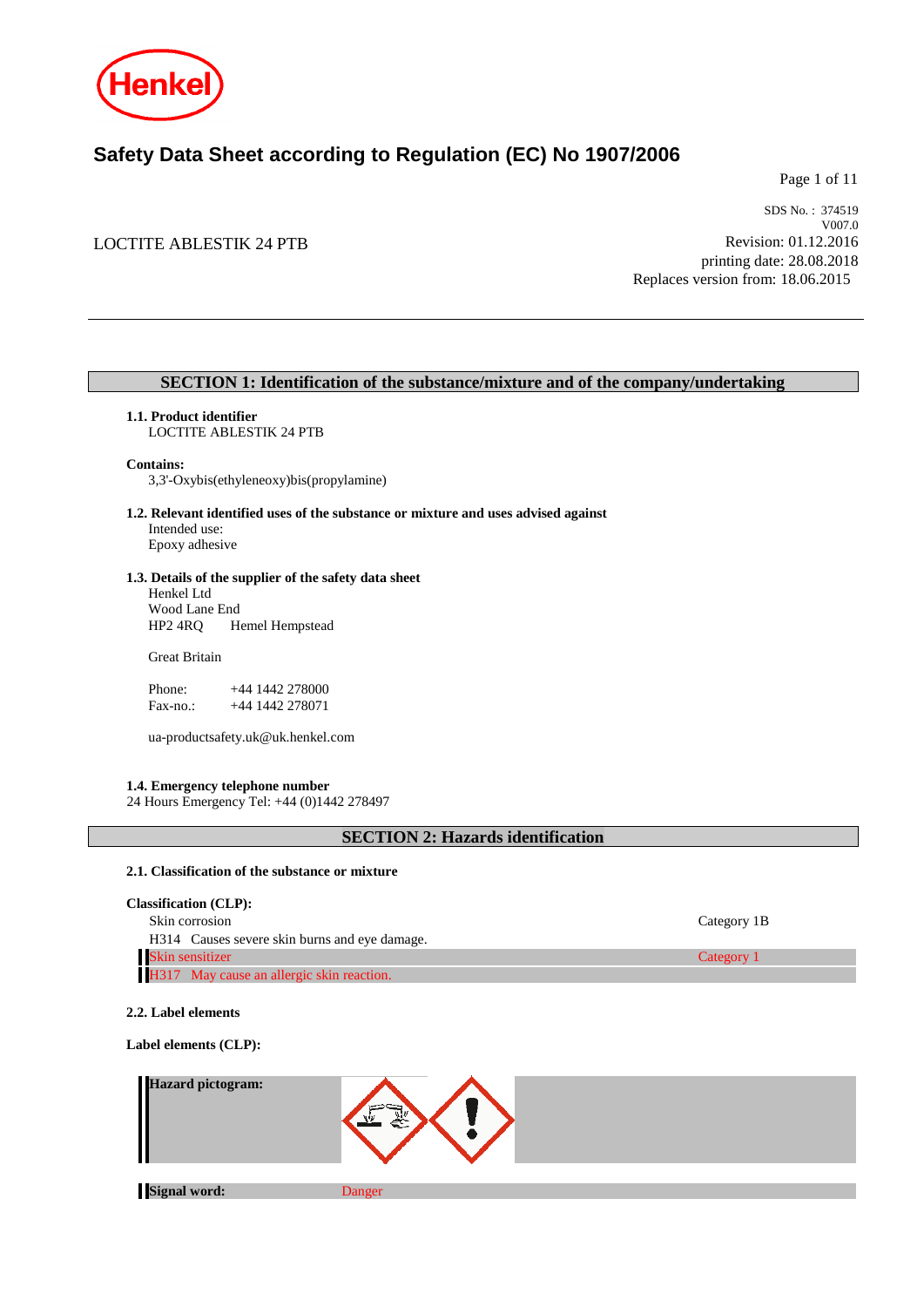| Hazard statement:                             | H314 Causes severe skin burns and eye damage.<br>H317 May cause an allergic skin reaction.                                                                                                                                                                                                                                                                                                                    |
|-----------------------------------------------|---------------------------------------------------------------------------------------------------------------------------------------------------------------------------------------------------------------------------------------------------------------------------------------------------------------------------------------------------------------------------------------------------------------|
| <b>Precautionary statement:</b><br>Prevention | P280 Wear protective gloves/protective clothing/eye protection/face protection.                                                                                                                                                                                                                                                                                                                               |
| Precautionary statement:<br>Response          | P303+P361+P353 IF ON SKIN (or hair): Take off immediately all contaminated clothing.<br>Rinse skin with water/shower.<br>P305+P351+P338 IF IN EYES: Rinse cautiously with water for several minutes. Remove<br>contact lenses, if present and easy to do. Continue rinsing.<br>P310 Immediately call a POISON CENTER or doctor.<br>P333+P313 If skin irritation or rash occurs: Get medical advice/attention. |

#### **2.3. Other hazards**

None if used properly.

Not fulfilling Persistent, Bioaccumulative and Toxic (PBT), very Persistent and very Bioaccumulative (vPvB) criteria.

## **SECTION 3: Composition/information on ingredients**

#### **3.2. Mixtures**

**General chemical description:** Adhesive **Base substances of preparation:** organic amine

#### **Declaration of the ingredients according to CLP (EC) No 1272/2008:**

| <b>Hazardous components</b>              | <b>EC Number</b>     | content  | Classification    |
|------------------------------------------|----------------------|----------|-------------------|
| CAS-No.                                  | <b>REACH-Reg No.</b> |          |                   |
| 3,3'-Oxybis(ethyleneoxy)bis(propylamine) | 224-207-2            | 50 100 % | Skin Corr. 1B     |
| $4246 - 51 - 9$                          | 01-2119963377-26     |          | H <sub>3</sub> 14 |
|                                          |                      |          | Skin Sens. 1      |
|                                          |                      |          | H317              |

**For full text of the H - statements and other abbreviations see section 16 "Other information". Substances without classification may have community workplace exposure limits available.**

## **SECTION 4: First aid measures**

## **4.1. Description of first aid measures**

Inhalation:

Should not be a problem as product is of low volatility. However, if feeling unwell remove patient to fresh air.

Skin contact: Rinse with running water and soap. Obtain medical attention if irritation persists.

Eye contact: Rinse immediately with plenty of running water (for 10 minutes), seek medical attention from a specialist.

Ingestion: Rinse mouth, drink 1-2 glasses of water, do not induce vomiting, consult a doctor.

**4.2. Most important symptoms and effects, both acute and delayed** Causes burns.

SKIN: Rash, Urticaria.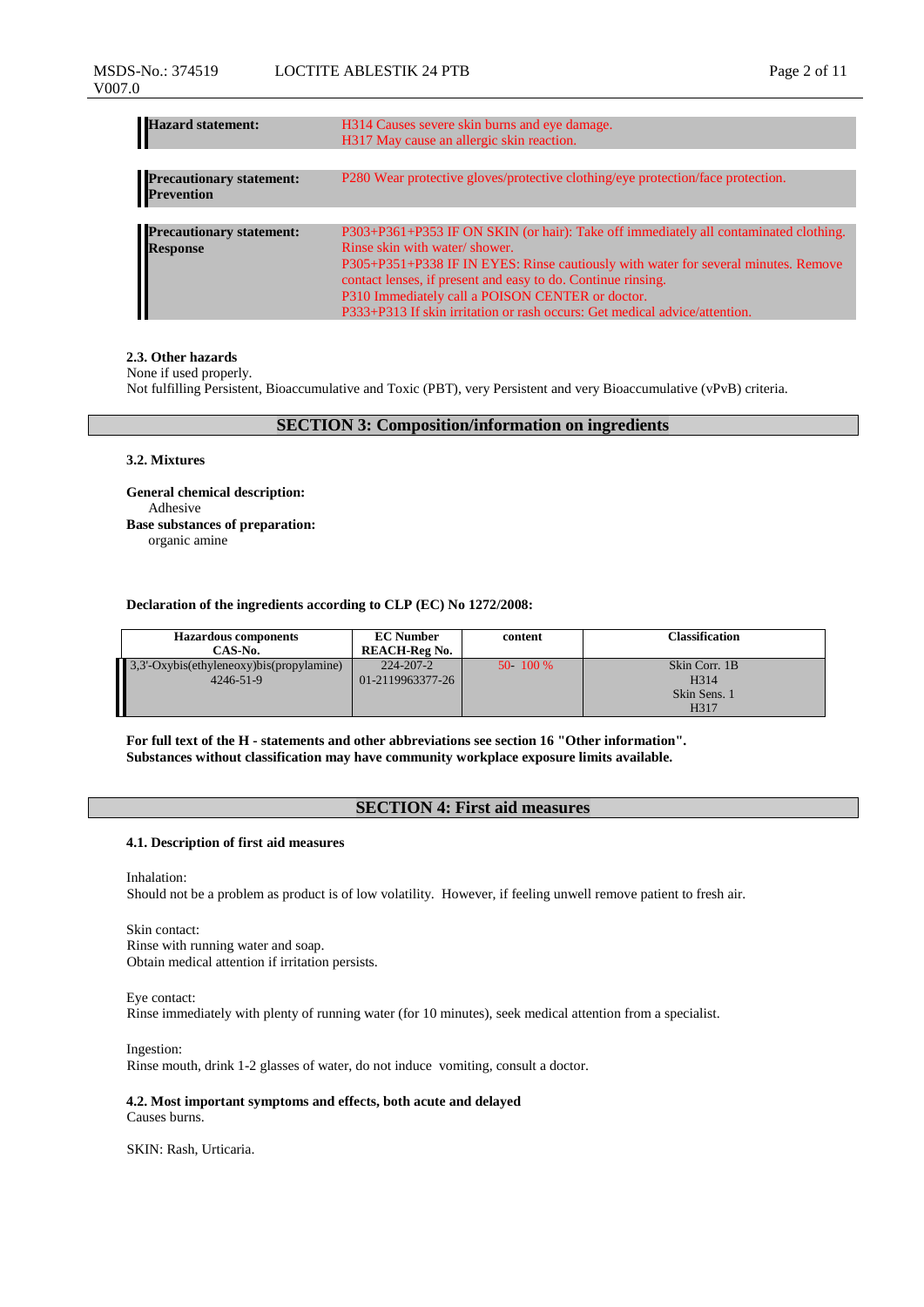#### **4.3. Indication of any immediate medical attention and special treatment needed**

See section: Description of first aid measures

## **5.1. Extinguishing media**

**Suitable extinguishing media:** water, carbon dioxide, foam, powder

## **Extinguishing media which must not be used for safety reasons:**

High pressure waterjet

#### **5.2. Special hazards arising from the substance or mixture**

In the event of a fire, carbon monoxide (CO) and carbon dioxide (CO2) can be released.

#### **5.3. Advice for firefighters**

Wear self-contained breathing apparatus and full protective clothing, such as turn-out gear.

## **Additional information:**

In case of fire, keep containers cool with water spray.

## **SECTION 6: Accidental release measures**

**6.1. Personal precautions, protective equipment and emergency procedures**

Avoid contact with skin and eyes. Wear protective equipment.

**6.2. Environmental precautions**

Do not empty into drains / surface water / ground water.

#### **6.3. Methods and material for containment and cleaning up**

For small spills wipe up with paper towel and place in container for disposal. For large spills absorb onto inert absorbent material and place in sealed container for disposal.

## **6.4. Reference to other sections**

See advice in section 8

## **SECTION 7: Handling and storage**

#### **7.1. Precautions for safe handling**

Avoid skin and eye contact. See advice in section 8

Hygiene measures:

Good industrial hygiene practices should be observed. Wash hands before work breaks and after finishing work. Do not eat, drink or smoke while working.

**7.2. Conditions for safe storage, including any incompatibilities**

Ensure good ventilation/extraction. Keep container tightly sealed. Store at room temperature.

**7.3. Specific end use(s)** Epoxy adhesive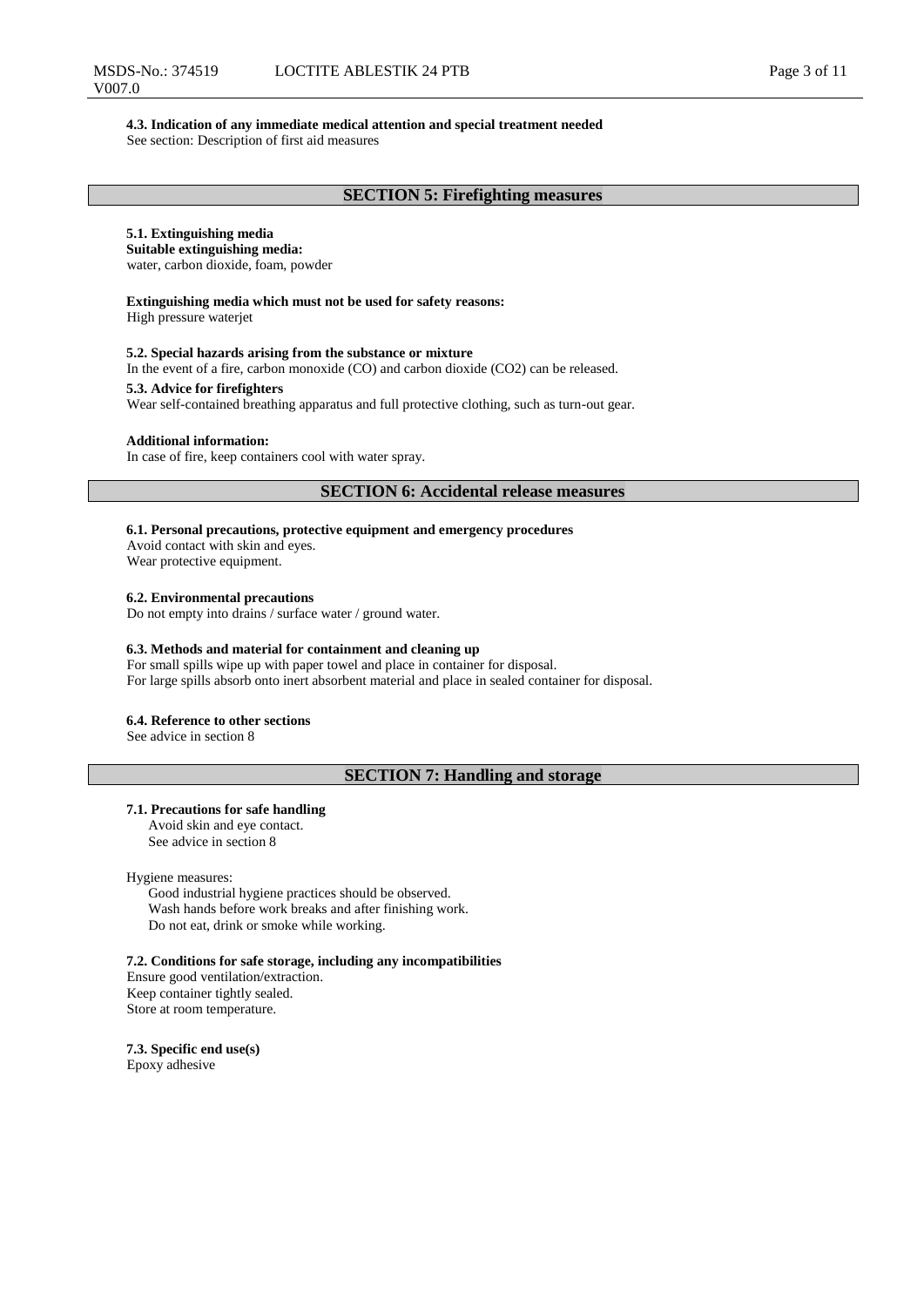## **SECTION 8: Exposure controls/personal protection**

## **8.1. Control parameters**

## **Occupational Exposure Limits**

Valid for

Great Britain

None

## **Occupational Exposure Limits**

Valid for

Ireland

None

## **Predicted No-Effect Concentration (PNEC):**

| Name on list                                            | <b>Environmental Exposure</b>              |        | <b>Value</b> |     |                      |                     | <b>Remarks</b> |
|---------------------------------------------------------|--------------------------------------------|--------|--------------|-----|----------------------|---------------------|----------------|
|                                                         | <b>Compartment</b>                         | period |              |     |                      |                     |                |
|                                                         |                                            |        | mg/l         | ppm | mg/kg                | others              |                |
| $3,3'-Oxybis(ethyleneoxy)bis(propylamine)$<br>4246-51-9 | aqua<br>(freshwater)                       |        |              |     |                      | $0,22 \text{ mg/L}$ |                |
| $3,3'-Oxybis(ethyleneoxy)bis(propylamine)$<br>4246-51-9 | aqua (marine<br>water)                     |        |              |     |                      | $0.022$ mg/L        |                |
| $3,3'-Oxybis(ethyleneoxy)bis(propylamine)$<br>4246-51-9 | aqua<br><i>(intermittent)</i><br>releases) |        |              |     |                      | $2,2$ mg/L          |                |
| $3,3'-Oxybis(ethyleneoxy)bis(propylamine)$<br>4246-51-9 | sewage<br>treatment plant<br>(STP)         |        |              |     |                      | $125 \text{ mg/L}$  |                |
| $3,3'-Oxybis(ethyleneoxy)bis(propylamine)$<br>4246-51-9 | sediment<br>(freshwater)                   |        |              |     | $1,1$ mg/kg          |                     |                |
| $3,3'-Oxybis(ethyleneoxy)bis(propylamine)$<br>4246-51-9 | sediment<br>(marine water)                 |        |              |     | $0,11 \text{ mg/kg}$ |                     |                |
| $3,3'-Oxybis(ethyleneoxy)bis(propylamine)$<br>4246-51-9 | soil                                       |        |              |     | 0.091<br>mg/kg       |                     |                |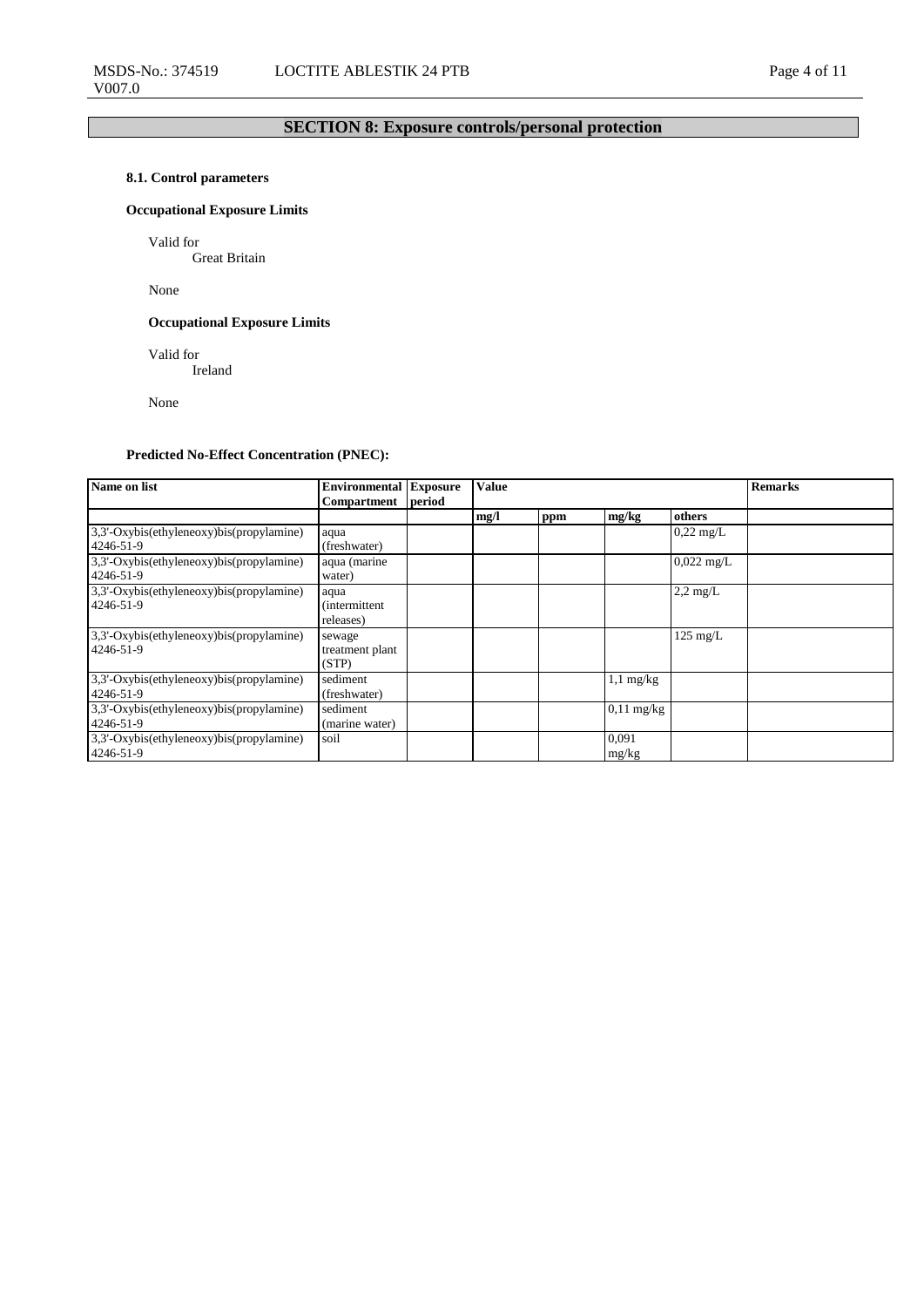#### **Derived No-Effect Level (DNEL):**

| Name on list                                          | <b>Application</b><br>Area | Route of<br><b>Exposure</b> | <b>Health Effect</b>                               | <b>Exposure</b><br><b>Time</b> | <b>Value</b>         | <b>Remarks</b> |
|-------------------------------------------------------|----------------------------|-----------------------------|----------------------------------------------------|--------------------------------|----------------------|----------------|
| 3,3'-Oxybis(ethyleneoxy)bis(propylamine)<br>4246-51-9 | Workers                    | inhalation                  | Long term<br>exposure -<br>systemic effects        |                                | $59 \text{ mg/m}$    |                |
| 3,3'-Oxybis(ethyleneoxy)bis(propylamine)<br>4246-51-9 | Workers                    | inhalation                  | Acute/short term<br>exposure -<br>systemic effects |                                | $176$ mg/m $3$       |                |
| 3.3'-Oxybis(ethyleneoxy)bis(propylamine)<br>4246-51-9 | Workers                    | inhalation                  | Long term<br>exposure - local<br>effects           |                                | $13 \text{ mg/m}$    |                |
| 3,3'-Oxybis(ethyleneoxy)bis(propylamine)<br>4246-51-9 | Workers                    | dermal                      | Long term<br>exposure -<br>systemic effects        |                                | 8,3 mg/kg bw/day     |                |
| 3,3'-Oxybis(ethyleneoxy)bis(propylamine)<br>4246-51-9 | General<br>population      | inhalation                  | Long term<br>exposure -<br>systemic effects        |                                | $17 \text{ mg/m}$    |                |
| 3,3'-Oxybis(ethyleneoxy)bis(propylamine)<br>4246-51-9 | General<br>population      | inhalation                  | Acute/short term<br>exposure -<br>systemic effects |                                | $52$ mg/m $3$        |                |
| 3,3'-Oxybis(ethyleneoxy)bis(propylamine)<br>4246-51-9 | General<br>population      | inhalation                  | Long term<br>exposure - local<br>effects           |                                | $0.5 \text{ mg/m}$ 3 |                |
| 3.3'-Oxybis(ethyleneoxy)bis(propylamine)<br>4246-51-9 | General<br>population      | inhalation                  | Acute/short term<br>exposure - local<br>effects    |                                | $6.5 \text{ mg/m}$   |                |
| 3,3'-Oxybis(ethyleneoxy)bis(propylamine)<br>4246-51-9 | General<br>population      | dermal                      | Long term<br>exposure -<br>systemic effects        |                                | 5 mg/kg bw/day       |                |
| 3,3'-Oxybis(ethyleneoxy)bis(propylamine)<br>4246-51-9 | General<br>population      | oral                        | Long term<br>exposure -<br>systemic effects        |                                | 5 mg/kg bw/day       |                |

**Biological Exposure Indices:**

None

#### **8.2. Exposure controls:**

Engineering controls: Ensure good ventilation/extraction.

Respiratory protection: Ensure adequate ventilation. An approved mask or respirator fitted with an organic vapour cartridge should be worn if the product is used in a poorly ventilated area Filter type: A (EN 14387)

Hand protection:

Chemical-resistant protective gloves (EN 374). Suitable materials for short-term contact or splashes (recommended: at least protection index 2, corresponding to > 30 minutes permeation time as per EN 374):

nitrile rubber (NBR; >= 0.4 mm thickness)

Suitable materials for longer, direct contact (recommended: protection index 6, corresponding to > 480 minutes permeation time as per EN 374):

nitrile rubber (NBR; >= 0.4 mm thickness)

This information is based on literature references and on information provided by glove manufacturers, or is derived by analogy with similar substances. Please note that in practice the working life of chemical-resistant protective gloves may be considerably shorter than the permeation time determined in accordance with EN 374 as a result of the many influencing factors (e.g. temperature). If signs of wear and tear are noticed then the gloves should be replaced.

Eye protection:

Safety glasses with sideshields or chemical safety goggles should be worn if there is a risk of splashing. Protective eye equipment should conform to EN166.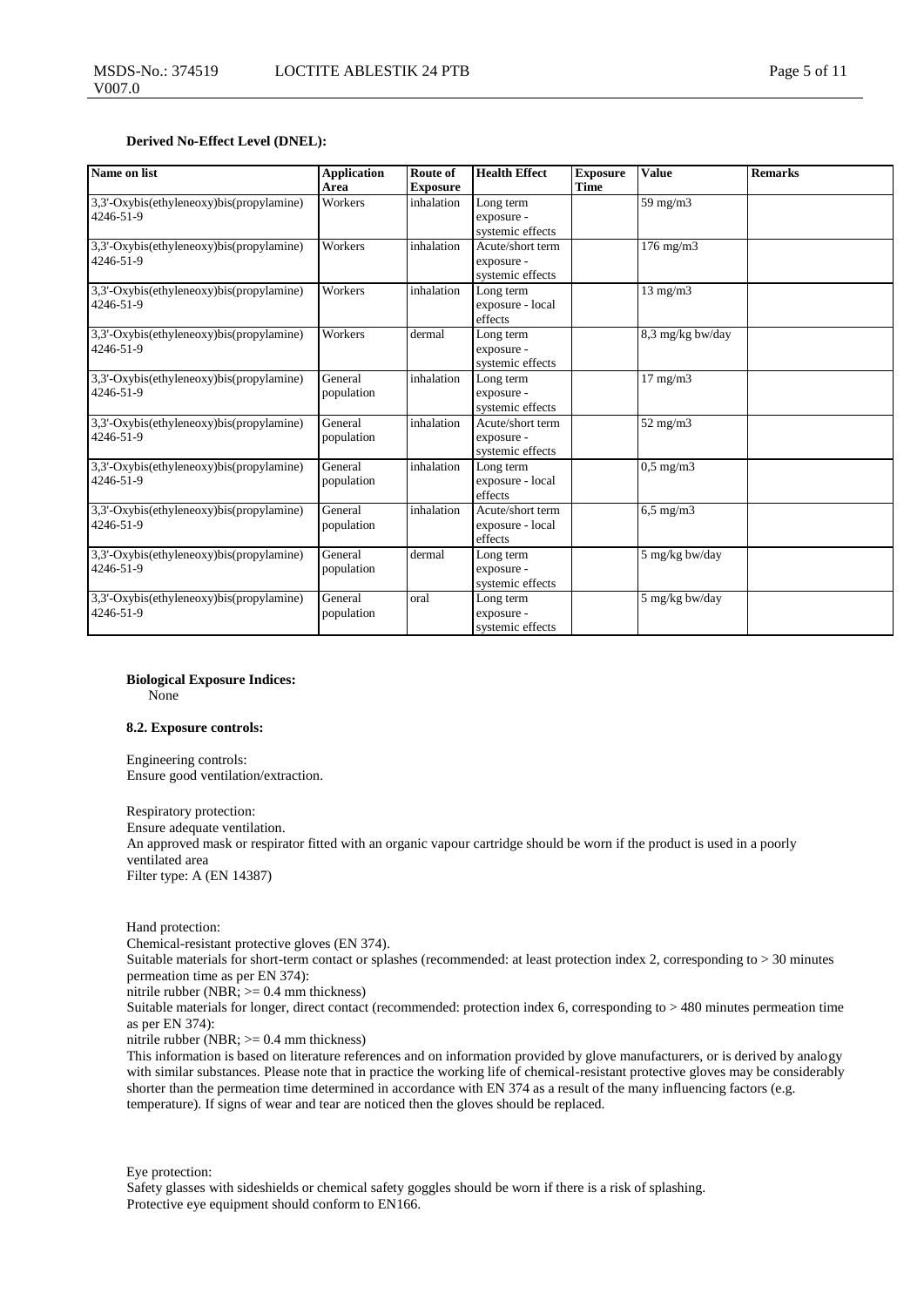Skin protection: Wear suitable protective clothing.

Protective clothing should conform to EN 14605 for liquid splashes or to EN 13982 for dusts.

Advices to personal protection equipment:

The information provided on personal protective equipment is for guidance purposes only. A full risk assessment should be conducted prior to using this product to determine the appropriate personal protective equipment to suit local conditions. Personal protective equipment should conform to the relevant EN standard.

## **SECTION 9: Physical and chemical properties**

| 9.1. Information on basic physical and chemical properties |                                    |  |  |  |  |  |  |
|------------------------------------------------------------|------------------------------------|--|--|--|--|--|--|
| Appearance                                                 | liquid                             |  |  |  |  |  |  |
|                                                            | liquid                             |  |  |  |  |  |  |
|                                                            | yellow                             |  |  |  |  |  |  |
| Odor                                                       | amine-like                         |  |  |  |  |  |  |
| Odour threshold                                            | No data available / Not applicable |  |  |  |  |  |  |
|                                                            |                                    |  |  |  |  |  |  |
| pH                                                         | No data available / Not applicable |  |  |  |  |  |  |
| Initial boiling point                                      | No data available / Not applicable |  |  |  |  |  |  |
| Flash point                                                | No data available / Not applicable |  |  |  |  |  |  |
| Decomposition temperature                                  | No data available / Not applicable |  |  |  |  |  |  |
| Vapour pressure                                            | No data available / Not applicable |  |  |  |  |  |  |
| Density                                                    | $1,01 \text{ g/cm}$ 3              |  |  |  |  |  |  |
| $\bigcirc$                                                 |                                    |  |  |  |  |  |  |
| <b>Bulk density</b>                                        | No data available / Not applicable |  |  |  |  |  |  |
| Viscosity                                                  | No data available / Not applicable |  |  |  |  |  |  |
| Viscosity (kinematic)                                      | No data available / Not applicable |  |  |  |  |  |  |
| <b>Explosive properties</b>                                | No data available / Not applicable |  |  |  |  |  |  |
| Solubility (qualitative)                                   | Soluble                            |  |  |  |  |  |  |
| (Solvent: Water)                                           |                                    |  |  |  |  |  |  |
| Solidification temperature                                 | No data available / Not applicable |  |  |  |  |  |  |
| Melting point                                              | No data available / Not applicable |  |  |  |  |  |  |
| Flammability                                               | No data available / Not applicable |  |  |  |  |  |  |
| Auto-ignition temperature                                  | No data available / Not applicable |  |  |  |  |  |  |
| <b>Explosive limits</b>                                    | No data available / Not applicable |  |  |  |  |  |  |
| Partition coefficient: n-octanol/water                     | No data available / Not applicable |  |  |  |  |  |  |
| Evaporation rate                                           | No data available / Not applicable |  |  |  |  |  |  |
| Vapor density                                              | No data available / Not applicable |  |  |  |  |  |  |
| Oxidising properties                                       | No data available / Not applicable |  |  |  |  |  |  |

## **9.2. Other information**

No data available / Not applicable

## **SECTION 10: Stability and reactivity**

#### **10.1. Reactivity**

Reacts with alcohols and amines. Reacts with oxidants, acids and lyes Reaction with some curing agents may produce an exothermic reaction which in large masses could cause runaway polymerization.

#### **10.2. Chemical stability**

Stable under recommended storage conditions.

#### **10.3. Possibility of hazardous reactions**

See section reactivity

## **10.4. Conditions to avoid**

No decomposition if stored and applied as directed.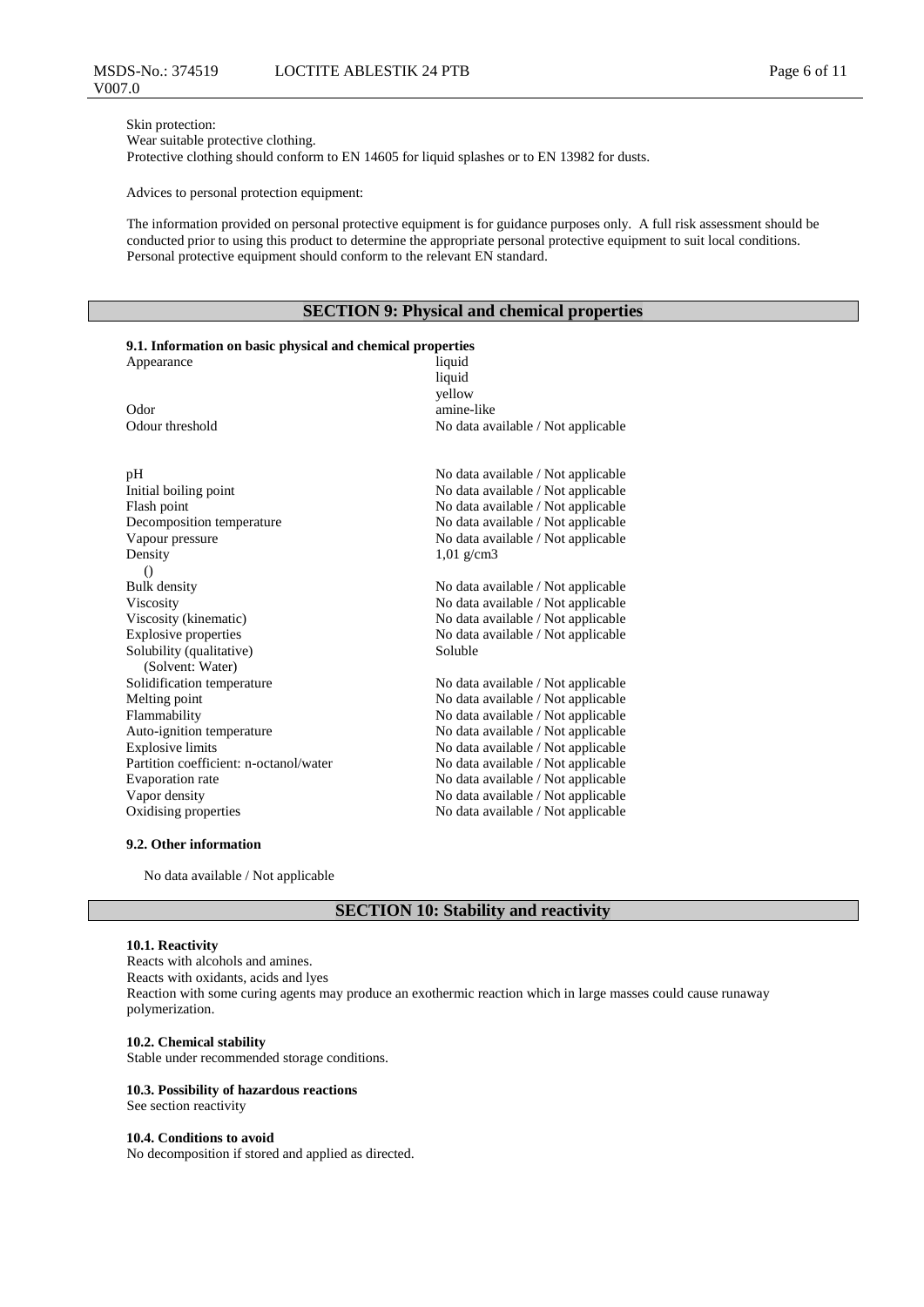#### **10.5. Incompatible materials**

See section reactivity.

#### **10.6. Hazardous decomposition products**

Hydrocarbons carbon oxides. nitrogen oxides Rapid polymerisation may generate excessive heat and pressure.

## **SECTION 11: Toxicological information**

#### **11.1. Information on toxicological effects**

## **General toxicological information:**

The mixture is classified based on the available hazard information for the ingredients as defined in the classification criteria for mixtures for each hazard class or differentiation in Annex I to Regulation (EC) No 1272/2008. Relevant available health/ecological information for the substances listed under Section 3 is provided in the following.

#### **Oral toxicity:**

May cause irritation to the digestive tract.

#### **Inhalative toxicity:**

May cause irritation to respiratory system.

#### **Skin irritation:**

Causes severe skin burns and eye damage.

#### **Eye irritation:**

Corrosive Avoid eye contact.

#### **Sensitizing:**

May cause an allergic skin reaction.

#### **Acute oral toxicity:**

| <b>Hazardous components</b><br>CAS-No.                       | Value<br>type | Value         | Route of<br>application | <b>Exposure</b><br>time | <b>Species</b> | <b>Method</b>                                |
|--------------------------------------------------------------|---------------|---------------|-------------------------|-------------------------|----------------|----------------------------------------------|
| 3.3'<br>Oxybis(ethyleneoxy)bis(p<br>ropylamine)<br>4246-51-9 | LD50          | $3.160$ mg/kg | oral                    |                         | rat            | OECD Guideline 401 (Acute)<br>Oral Toxicity) |

#### **Acute inhalative toxicity:**

| $\mathbf{u}_{\alpha\alpha\alpha}$<br>components | . .<br>⁄ alue<br>. | ⁄ alue<br>. | <b>Route of</b><br>__    | txposure    | Species | . .<br>Method<br>$\sim$<br>. |
|-------------------------------------------------|--------------------|-------------|--------------------------|-------------|---------|------------------------------|
| A C<br>DO C<br>151                              | vne                |             | $\mathbf{a}$<br>lication | . .<br>time |         |                              |

#### **Acute dermal toxicity:**

| <b>Hazardous</b> components | Value    | <b>Value</b>    | Route of    | <b>Exposure</b> | <b>Species</b> | <b>Method</b>             |
|-----------------------------|----------|-----------------|-------------|-----------------|----------------|---------------------------|
| CAS-No.                     | type     |                 | application | time            |                |                           |
| 3.3'                        | Acute    | $2.500$ mg/kg   | dermal      |                 |                | Expert judgement          |
| Oxybis(ethyleneoxy)bis(p    | toxicity |                 |             |                 |                |                           |
| ropylamine)                 | estimate |                 |             |                 |                |                           |
| 4246-51-9                   | (ATE)    |                 |             |                 |                |                           |
| 3.3'                        | LD50     | $> 2.150$ mg/kg |             |                 | rat            | OECD Guideline 402 (Acute |
| Oxybis(ethyleneoxy)bis(p    |          |                 |             |                 |                | Dermal Toxicity)          |
| ropylamine)                 |          |                 |             |                 |                |                           |
| 4246-51-9                   |          |                 |             |                 |                |                           |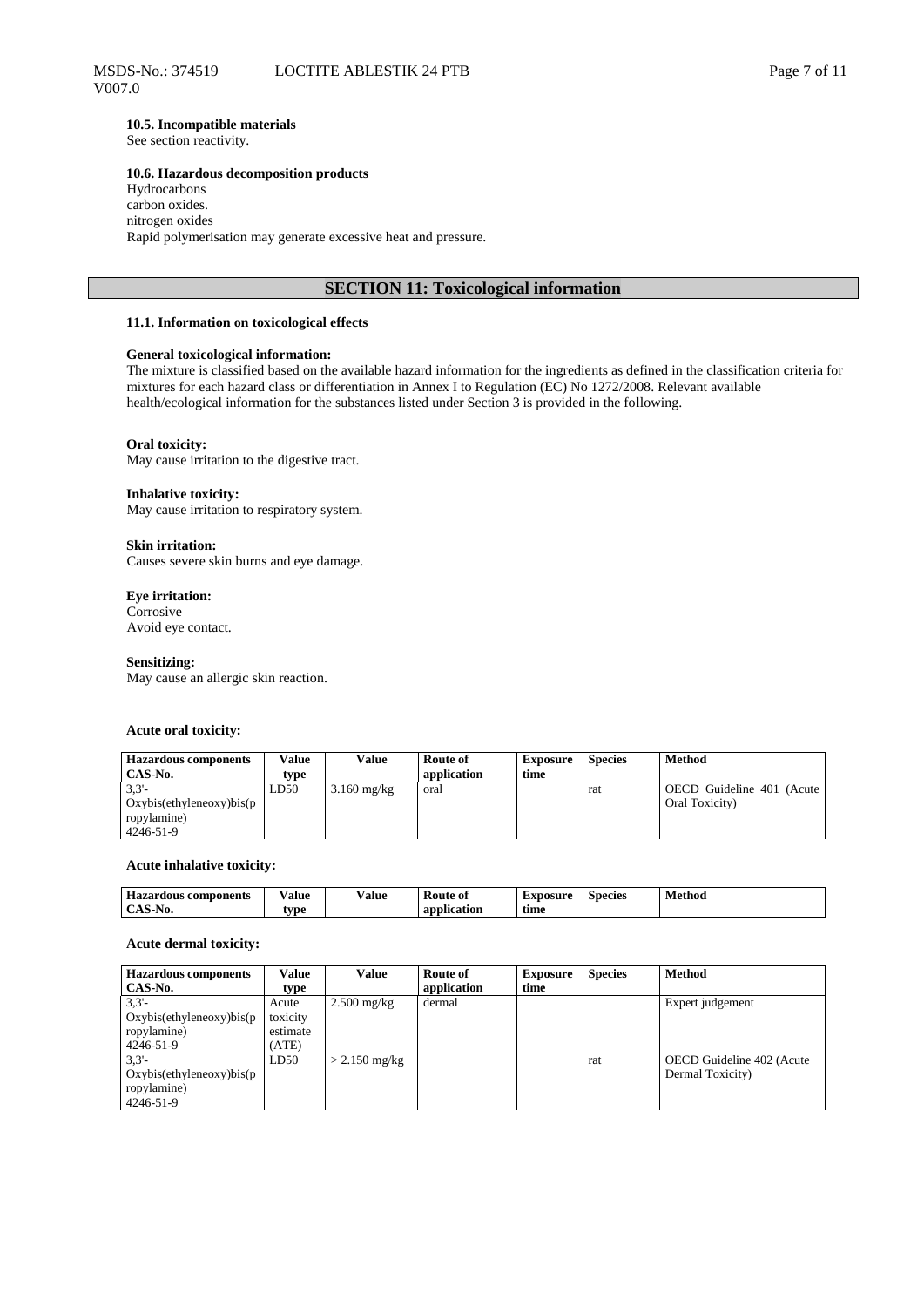## **Skin corrosion/irritation:**

| <b>Hazardous components</b><br>CAS-No.                       | <b>Result</b> | <b>Exposure</b><br>time | <b>Species</b> | Method                                                      |
|--------------------------------------------------------------|---------------|-------------------------|----------------|-------------------------------------------------------------|
| 3.3'<br>Oxybis(ethyleneoxy)bis(p<br>ropylamine)<br>4246-51-9 | corrosive     |                         | rabbit         | OECD Guideline 404 (Acute<br>Dermal Irritation / Corrosion) |

### **Germ cell mutagenicity:**

| <b>Hazardous</b> components | <b>Result</b> | Type of study /      | <b>Metabolic</b>     | <b>Species</b> | <b>Method</b>                |
|-----------------------------|---------------|----------------------|----------------------|----------------|------------------------------|
| CAS-No.                     |               | Route of             | activation /         |                |                              |
|                             |               | administration       | <b>Exposure time</b> |                |                              |
| 3.3'                        | negative      | in vitro mammalian   | with and without     |                | OECD Guideline 487 (In vitro |
| Oxybis(ethyleneoxy)bis(p    |               | cell micronucleus    |                      |                | Mammalian Cell               |
| ropylamine)                 |               | test                 |                      |                | Micronucleus Test)           |
| 4246-51-9                   |               |                      |                      |                |                              |
|                             | negative      | mammalian cell       | with and without     |                | OECD Guideline 476 (In vitro |
|                             |               | gene mutation assay  |                      |                | Mammalian Cell Gene          |
|                             |               |                      |                      |                | <b>Mutation Test</b> )       |
|                             | negative      | bacterial reverse    | with and without     |                | OECD Guideline 471           |
|                             |               | mutation assay (e.g. |                      |                | (Bacterial Reverse Mutation) |
|                             |               | Ames test)           |                      |                | Assay)                       |

## **Reproductive toxicity:**

| <b>Hazardous substances</b><br>CAS-No.                       | <b>Result / Classification</b> | <b>Species</b>            | <b>Exposure</b><br>time | <b>Species</b> | Method                                                                                                                                 |
|--------------------------------------------------------------|--------------------------------|---------------------------|-------------------------|----------------|----------------------------------------------------------------------------------------------------------------------------------------|
| 3.3'<br>Oxybis(ethyleneoxy)bis(p<br>ropylamine)<br>4246-51-9 | NOAEL $P = 600$ mg/kg          | screening<br>oral: gavage |                         | rat            | <b>OECD</b> Combined Repeated<br>Dose and Reproductive /<br>Developmental Toxicity<br>Screening Test (Precursor<br>Protocol of GL 422) |

## **Repeated dose toxicity**

| <b>Hazardous components</b><br>CAS-No.                       | Result                    | Route of<br>application | <b>Exposure time</b> /<br><b>Frequency of</b><br>treatment | <b>Species</b> | <b>Method</b>                                                                                                                                |
|--------------------------------------------------------------|---------------------------|-------------------------|------------------------------------------------------------|----------------|----------------------------------------------------------------------------------------------------------------------------------------------|
| 3.3'<br>Oxybis(ethyleneoxy)bis(p<br>ropylamine)<br>4246-51-9 | 100<br>$NOAEL=<$<br>mg/kg | oral: gavage            | 59 daysdaily                                               | rat            | OECD Guideline 422<br>(Combined Repeated Dose)<br>Toxicity Study with the<br>Reproduction / Developmental<br><b>Toxicity Screening Test)</b> |

## **SECTION 12: Ecological information**

## **General ecological information:**

The mixture is classified based on the available hazard information for the ingredients as defined in the classification criteria for mixtures for each hazard class or differentiation in Annex I to Regulation (EC) No 1272/2008. Relevant available health/ecological information for the substances listed under Section 3 is provided in the following.

## **12.1. Toxicity**

#### **Ecotoxicity:**

Do not empty into drains / surface water / ground water.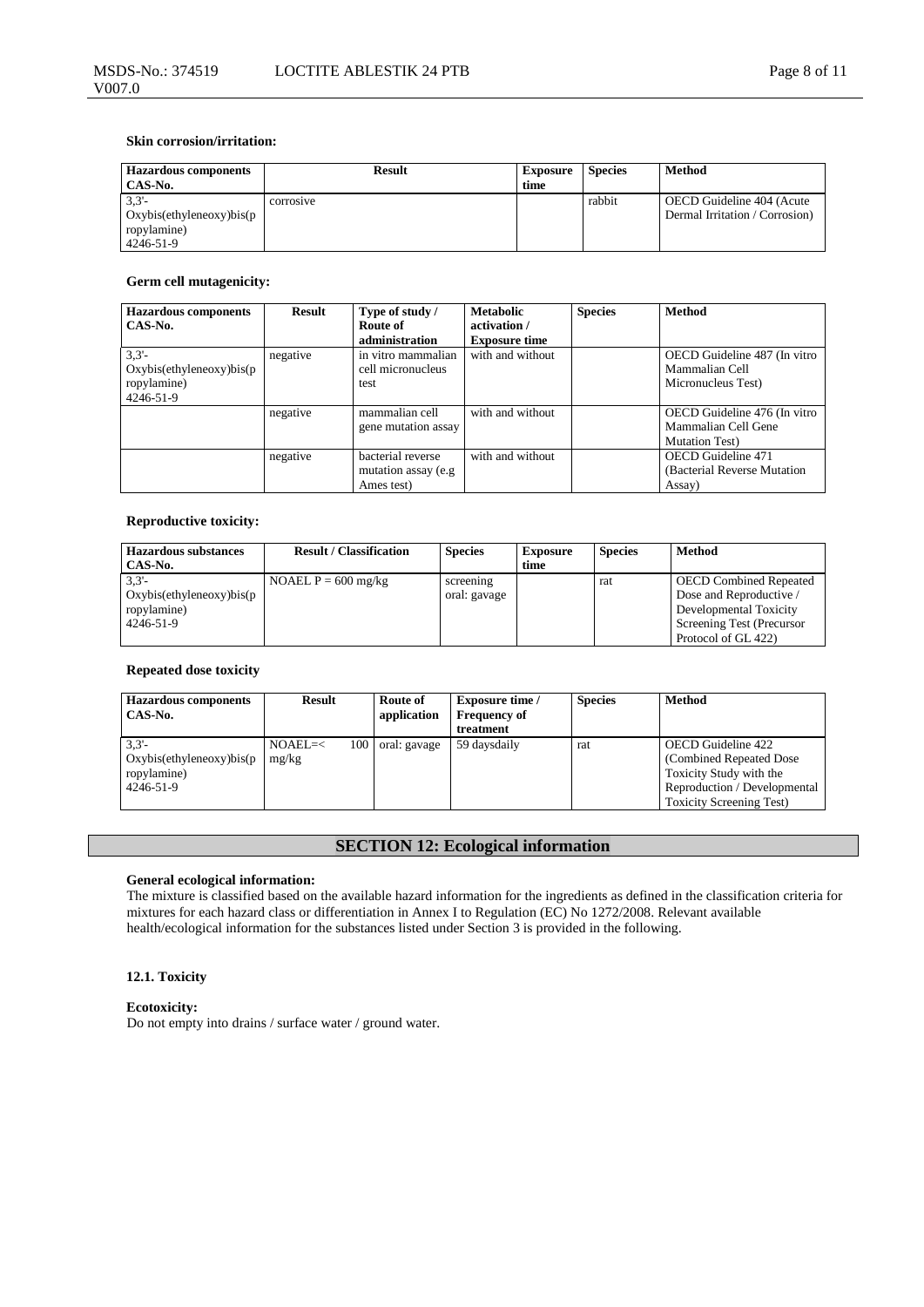#### MSDS-No.: 374519 V007.0 LOCTITE ABLESTIK 24 PTB Page 9 of 11

| <b>Hazardous components</b>  | Value       | <b>Value</b>           | Acute           | <b>Exposure</b> | <b>Species</b>               | Method              |
|------------------------------|-------------|------------------------|-----------------|-----------------|------------------------------|---------------------|
| CAS-No.                      | type        |                        | <b>Toxicity</b> | time            |                              |                     |
|                              |             |                        | <b>Study</b>    |                 |                              |                     |
| 3.3'                         | LC50        | $>$ 215 - 464 mg/l     | Fish            | 96 h            | Leuciscus idus               | DIN 38412-15        |
| Oxybis(ethyleneoxy)bis(propy |             |                        |                 |                 |                              |                     |
| lamine)                      |             |                        |                 |                 |                              |                     |
| $4246 - 51 - 9$              |             |                        |                 |                 |                              |                     |
| 3.3'                         | EC50        | $218 \text{ mg}/1$     | Daphnia         | 48h             | Daphnia magna                | EU Method C.2       |
| Oxybis(ethyleneoxy)bis(propy |             |                        |                 |                 |                              | (Acute Toxicity for |
| lamine)                      |             |                        |                 |                 |                              | Daphnia)            |
| 4246-51-9                    |             |                        |                 |                 |                              |                     |
| 3.3'                         | EC50        | $666 \text{ mg}/l$     | Algae           | 72 h            | Scenedesmus subspicatus (new | DIN 38412-09        |
| Oxybis(ethyleneoxy)bis(propy |             |                        |                 |                 | name: Desmodesmus            |                     |
| lamine)                      |             |                        |                 |                 | subspicatus)                 |                     |
| 4246-51-9                    |             |                        |                 |                 |                              |                     |
|                              | <b>NOEC</b> | $15.6 \,\mathrm{mg}/l$ | Algae           | 72 h            | Scenedesmus subspicatus (new | DIN 38412-09        |
|                              |             |                        |                 |                 | name: Desmodesmus            |                     |
|                              |             |                        |                 |                 | subspicatus)                 |                     |
| 3.3'                         | EC10        | $152,5 \text{ mg}/1$   | Bacteria        | 17 <sub>h</sub> | Pseudomonas putida           | DIN 38412, part 8   |
| Oxybis(ethyleneoxy)bis(propy |             |                        |                 |                 |                              | (Pseudomonas        |
| lamine)                      |             |                        |                 |                 |                              | Zellvermehrungshe   |
| 4246-51-9                    |             |                        |                 |                 |                              | mm-Test)            |

## **12.2. Persistence and degradability**

#### **Persistence and Biodegradability:**

The product is not biodegradable.

| <b>Hazardous components</b>  | Result         |            | Route of    | <b>Degradability</b> | <b>Method</b>                   |
|------------------------------|----------------|------------|-------------|----------------------|---------------------------------|
| CAS-No.                      |                |            | application |                      |                                 |
| 3.3'                         | not            | inherently | aerobic     | $< 20\%$             | OECD Guideline 302 B (Inherent  |
| Oxybis(ethyleneoxy)bis(propy | biodegradable  |            |             |                      | biodegradability: Zahn-         |
| lamine)                      |                |            |             |                      | Wellens/EMPA Test)              |
| 4246-51-9                    |                |            |             |                      |                                 |
|                              | Not            | readily    | aerobic     | 0 %                  | OECD Guideline 301 B (Ready     |
|                              | biodegradable. |            |             |                      | Biodegradability: CO2 Evolution |
|                              |                |            |             |                      | Test)                           |

#### **12.3. Bioaccumulative potential / 12.4. Mobility in soil**

#### **Mobility:**

Cured adhesives are immobile.

#### **Bioaccumulative potential:**

No data available.

| <b>Hazardous components</b><br>CAS-No. |         | <b>LogPow</b> Bioconcentration<br>$factor$ (BCF) | <b>Exposure</b><br>time | <b>Species</b> | <b>Temperature</b> | <b>Method</b>              |
|----------------------------------------|---------|--------------------------------------------------|-------------------------|----------------|--------------------|----------------------------|
| $3.3 -$                                | $-1.25$ |                                                  |                         |                | $25^{\circ}$ C     | OECD Guideline 107         |
| Oxybis(ethyleneoxy)bis(propy)          |         |                                                  |                         |                |                    | (Partition Coefficient (n- |
| lamine)                                |         |                                                  |                         |                |                    | octanol / water), Shake    |
| 4246-51-9                              |         |                                                  |                         |                |                    | Flask Method)              |

## **12.5. Results of PBT and vPvB assessment**

| <b>Hazardous components</b>                        | <b>PBT/vPvB</b>                                                                      |
|----------------------------------------------------|--------------------------------------------------------------------------------------|
| CAS-No.                                            |                                                                                      |
| $\frac{3}{3}$ -Oxybis(ethyleneoxy)bis(propylamine) | Not fulfilling Persistent, Bioaccumulative and Toxic (PBT), very Persistent and very |
| 4246-51-9                                          | Bioaccumulative (vPvB) criteria.                                                     |

## **12.6. Other adverse effects**

No data available.

## **SECTION 13: Disposal considerations**

## **13.1. Waste treatment methods**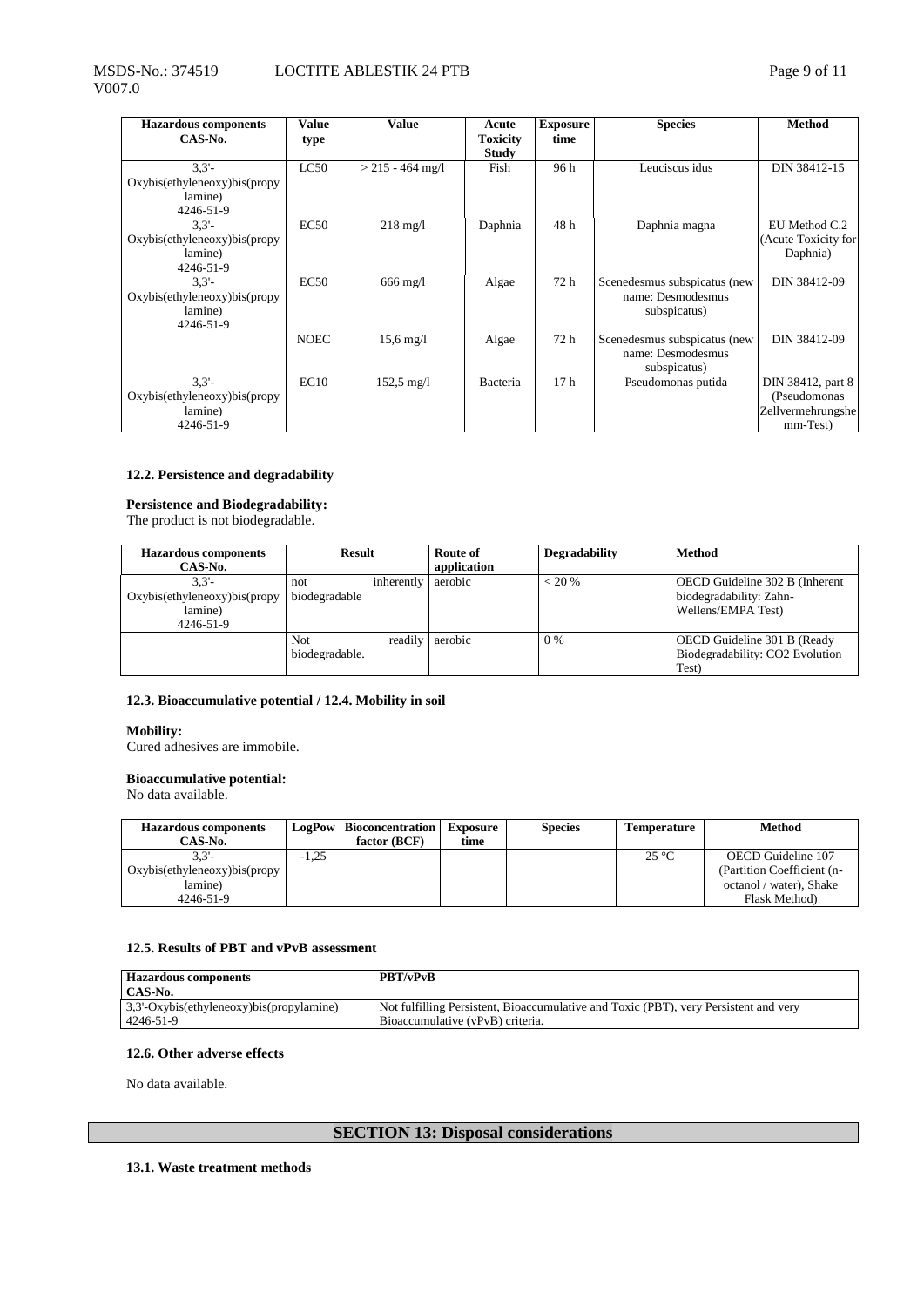# Product disposal:

V007.0

Dispose of in accordance with local and national regulations. Collection and delivery to recycling enterprise or other registered elimination institution.

### Disposal of uncleaned packages:

After use, tubes, cartons and bottles containing residual product should be disposed of as chemically contaminated waste in an authorised legal land fill site or incinerated.

Waste code

08 04 09 waste adhesives and sealants containing organic solvents and other dangerous substances

The valid EWC waste code numbers are source-related. The manufacturer is therefore unable to specify EWC waste codes for the articles or products used in the various sectors. The EWC codes listed are intended as a recommendation for users. We will be happy to advise you.

## **SECTION 14: Transport information**

| 14.1. | UN number |      |
|-------|-----------|------|
|       | ADR       | 2735 |
|       | RID       | 2735 |

| RID  | 2735 |
|------|------|
| ADN  | 2735 |
| IMDG | 2735 |
| IATA | 2735 |
|      |      |

## **14.2. UN proper shipping name**

| ADR         | AMINES, LIQUID, CORROSIVE, N.O.S. (3,3'-<br>oxybis(ethyleneoxy)bis(propylamine)) |
|-------------|----------------------------------------------------------------------------------|
| <b>RID</b>  | AMINES, LIQUID, CORROSIVE, N.O.S. (3,3'-                                         |
|             | oxybis(ethyleneoxy)bis(propylamine))                                             |
| <b>ADN</b>  | AMINES, LIQUID, CORROSIVE, N.O.S. (3,3'-                                         |
|             | oxybis(ethyleneoxy)bis(propylamine))                                             |
| <b>IMDG</b> | AMINES, LIQUID, CORROSIVE, N.O.S. (3,3'-                                         |
|             | oxybis(ethyleneoxy)bis(propylamine))                                             |
| <b>IATA</b> | Amines, liquid, corrosive, n.o.s. (3,3'-oxybis(ethyleneoxy)bis(propylamine))     |
|             |                                                                                  |

## **14.3. Transport hazard class(es)**

| ADR         | 8 |
|-------------|---|
| <b>RID</b>  | 8 |
| <b>ADN</b>  | 8 |
| <b>IMDG</b> | 8 |
| <b>IATA</b> | 8 |

## **14.4. Packing group**

| ADR         | П |
|-------------|---|
| <b>RID</b>  | П |
| <b>ADN</b>  | П |
| <b>IMDG</b> | П |
| <b>JATA</b> | П |

### **14.5. Environmental hazards**

| <b>ADR</b>  | not applicable |
|-------------|----------------|
| <b>RID</b>  | not applicable |
| <b>ADN</b>  | not applicable |
| <b>IMDG</b> | not applicable |
| <b>IATA</b> | not applicable |

## **14.6. Special precautions for user**

ADR not applicable